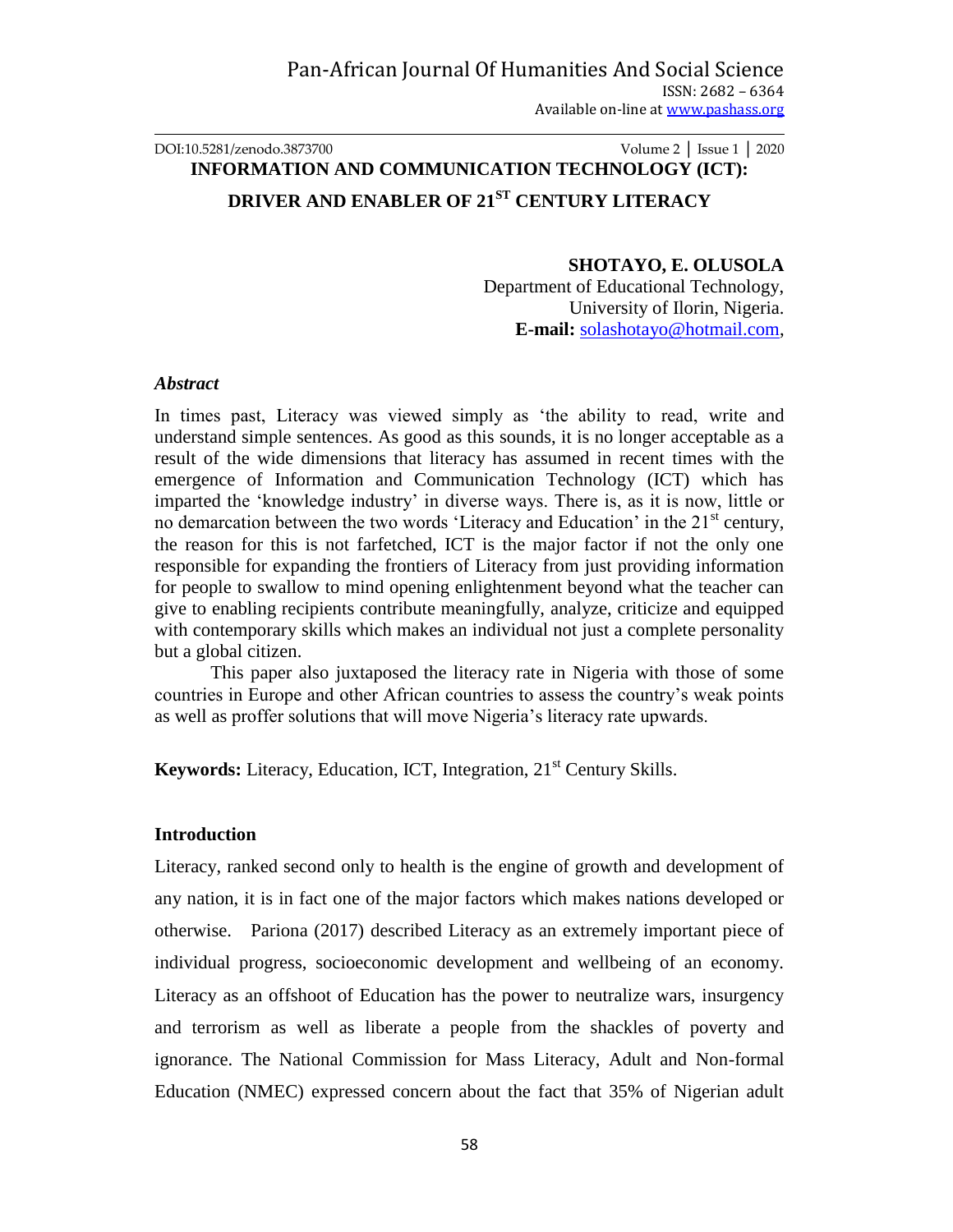population which represents over 60 million people were illiterates! This is particularly worrisome considering the huge funds that has been sunk into the various mass literacy programmes in the past, the much celebrated Universal Primary Education (UPE) and Universal Basic Education (UBE) programmes launched years ago we re no exceptions (Thisday, 2019). More worrisome is the huge population of 'Out of School Children' (OOSC) in Nigeria and the fact that this population has continued to grow from 10.5 million in 2015 to 13.2 million in 2019 (Adedigba, 2018; UNICEF, 2019).

It must be said that this does not call for cheers when placed side by side statistics from other countries of the world especially in the  $21<sup>st</sup>$  century where ICT has turned things around for good in the classroom worldwide. The emergence of technology has changed the literacy process to learner centered from teacher centered system which used to be the order of the day in the industry, teachers have been upgraded to coaches, facilitators and partners in the knowledge process. Rather than being the sole authority in the classroom, learners can now learn anywhere, anyhow, any path and at any pace and as such take responsibility for their own learning. Loads of technological devices which goes a long way to enhance and facilitate literacy in particular and education in general have come into play, quality instructional materials can be sourced from any part of the world within split seconds. The world is indeed a 'global village'!

Literacy has continue to evolve from the period when literacy simply imply being able to read, write and understand simple sentences to a level where one is able to reason, analyze, apply knowledge and display  $21<sup>st</sup>$  century competencies to flow in all spheres of life (Thakur, 2017). The emergence of ICT has brought a paradigm shift in literacy issues as ICT has proved to be a veritable tool and driver of educational systems globally. UNESCO (2019) succinctly views technology as being capable of facilitating, complimenting and promoting literacy and education everywhere thus putting learners in the drivers seats of their own learning. Hence, in line with the popular saying that 'your life or future is in your own hands' can be rightly applied in this case.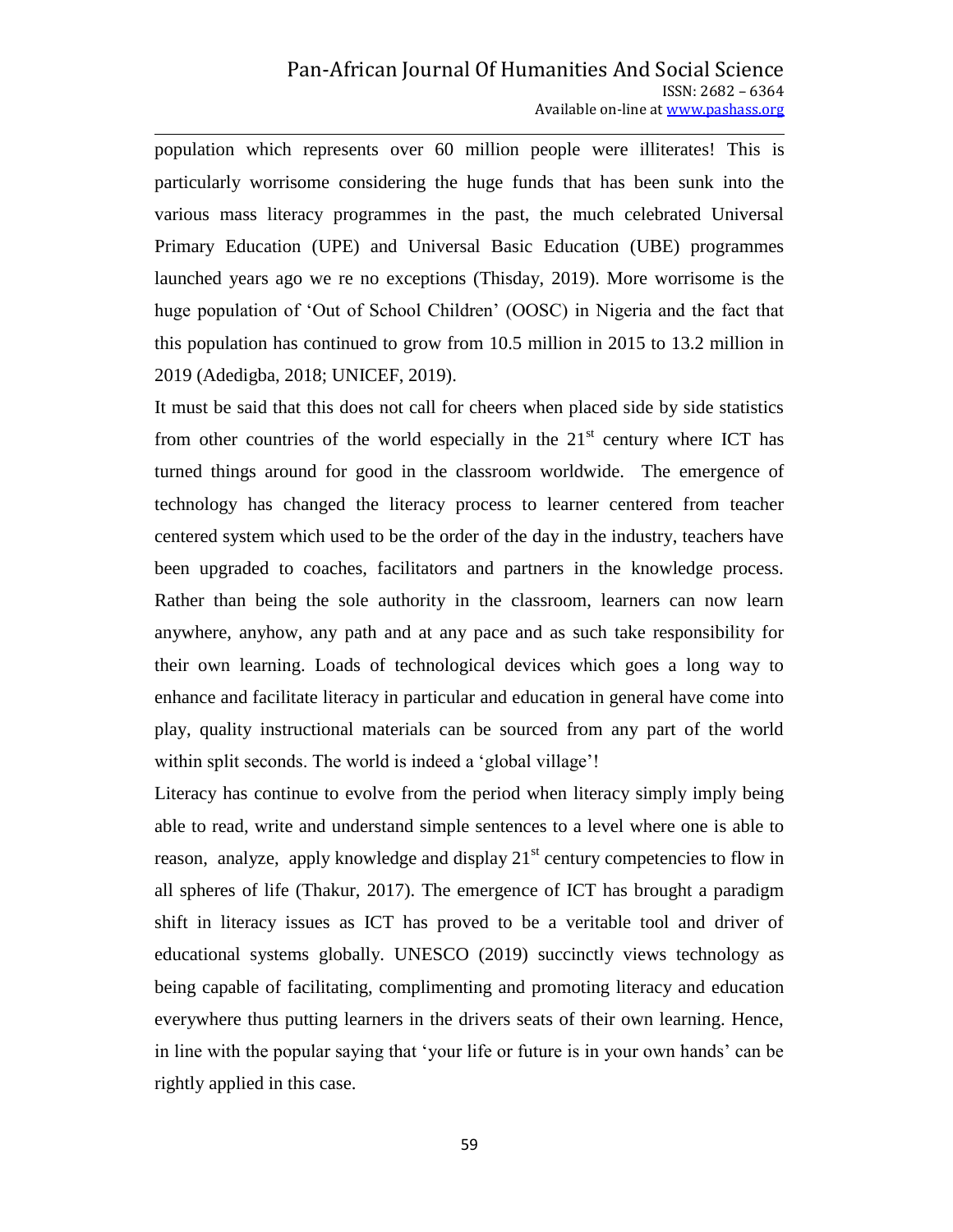### **Statement of the Problem**

Researches have affirmed that Literacy level in countries like Cuba, Poland, Estonia are as high as 99.8%, while Barbados, Latvia and Slovenia are in the region of 99.7% (Thisday, 2019). Coming back home to Africa, it's a different story altogether, the fact that Nigeria the 'Big Brother' is not found on the list of the 10 most literate countries in Africa is most appalling and unsettling. Below is the list as provided by (Pariona, 2017):

**Ranking Country**

# **Adult Literacy Rate (both sexes,**

| $\mathbf{1}$   | Seychelles               | 95 |
|----------------|--------------------------|----|
| 1              | <b>Equatorial Guinea</b> |    |
| 1              | South Africa             |    |
| $\overline{2}$ | Sao Tome And Principe    |    |
| 3              | Libya                    |    |
| 3              | Namibia                  |    |
| 3              | Mauritius                |    |
| 4              | Cape Verde               |    |
| $\overline{4}$ | <b>Botswana</b>          |    |
| 5              | Swaziland, Zimbabwe      | 87 |
|                |                          |    |

# **15+years)**

# **Table 1: The 10 Most Literate Countries of Africa. Culled from World Atlas, (Pariona, 2017).**

The question is how are these countries able to achieve this feat? Take for instance, Seychelles which is first on the list formulated an ICT in education and training policy of 2014 to 2019. The policy emphasized the need to train teacher, trainers, school administrators with requisite capacities to use ICT for teaching and also the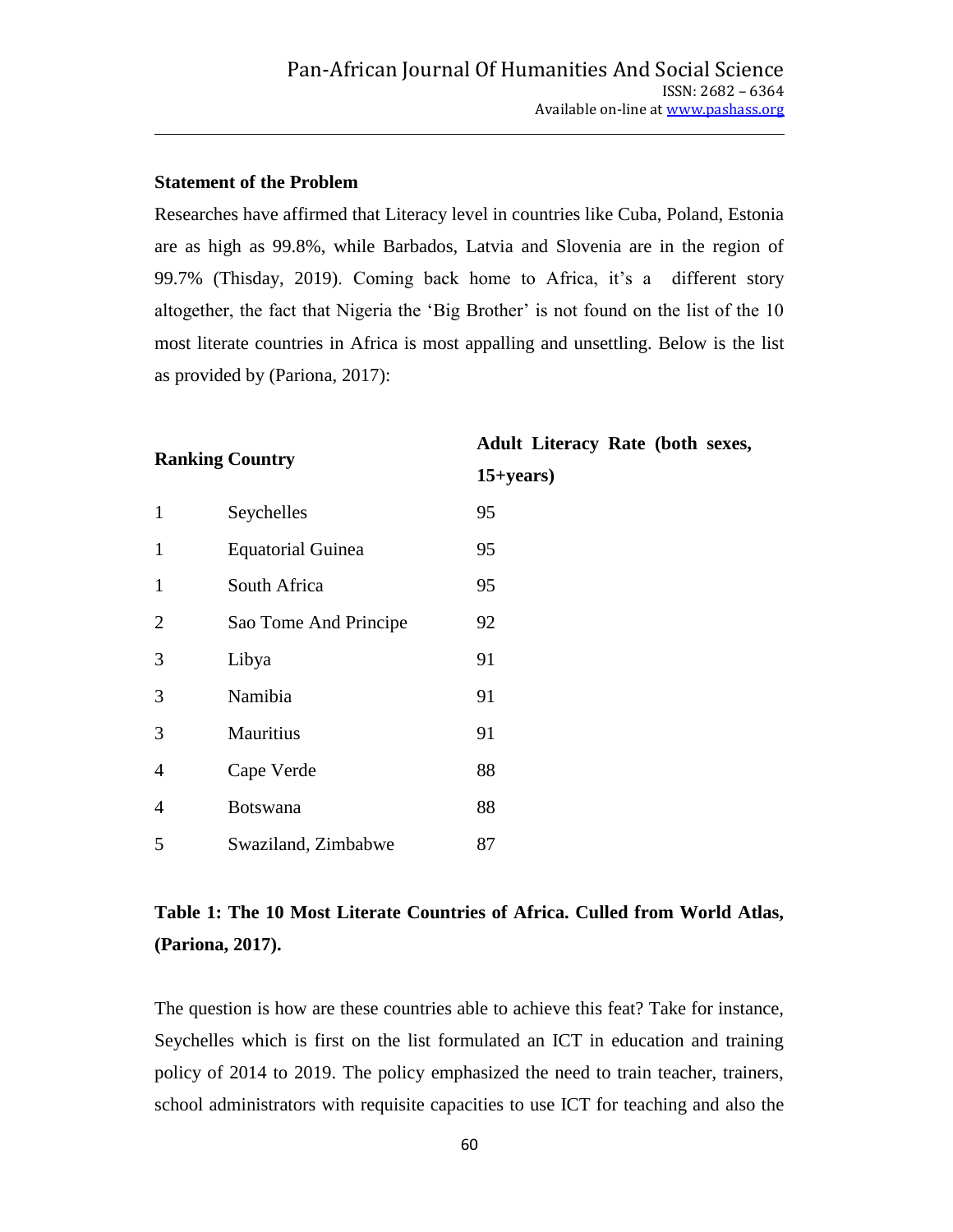implementation of methodologies which give room for ICT mediated individualized learning, the policy also stipulates that training institutes operate with global best practices in examinations and certification of ICT training progranmes. The UNESCO ICT Competency frameworks for teachers was used for the assessment of Pre-service teacher training and Continuing Professional Development (Communication and Information, 2016). The Seychelles Institute for Teacher Education was also used to train teachers and teacher trainers the art of using ICT to teach in schools all over the country, these steps outlined above played big roles in putting Seychelles on the list of top literate countries of Africa.

Estonia is another shining example when it comes to leveraging ICT for Literacy, as far back as the 1990s, 'Tiger Leap' a Government backed technology investment body launched the country into the digital age by ensuring all Estonian schools were online, teachers were not just digitally literate but also trained to teach with the aid of technology (Mansel, 2013). ICT was utilized for every aspect of education, students were exposed to the use of ICT for learning every school subject first in the secondary school, then later this was stepped down to as early as four years of age. It is also on record that the country has one of the lowest number of hours in the classroom yet historically high performance in secondary education! Among developed nations in reading, Estonia ranked  $5<sup>th</sup>$  in Europe,  $13<sup>th</sup>$  in the world alongside Norway, Switzerland and Iceland, the affordances of ICT in education is clearly the driver and enabler of this feat (Mansel, 2013).

ICTs have changed the way we live, work, play and learn in the world today, the dynamics behind the construction and delivery of the knowledge process is transformed in its entirety. Attempting literacy without technology is putting oneself at a disadvantage both at home and abroad, in other words Literacy has to be digitized for it to be compatible with  $21<sup>st</sup>$  century demands which recipients need to be placed on the pedestal with their counterparts in other climes.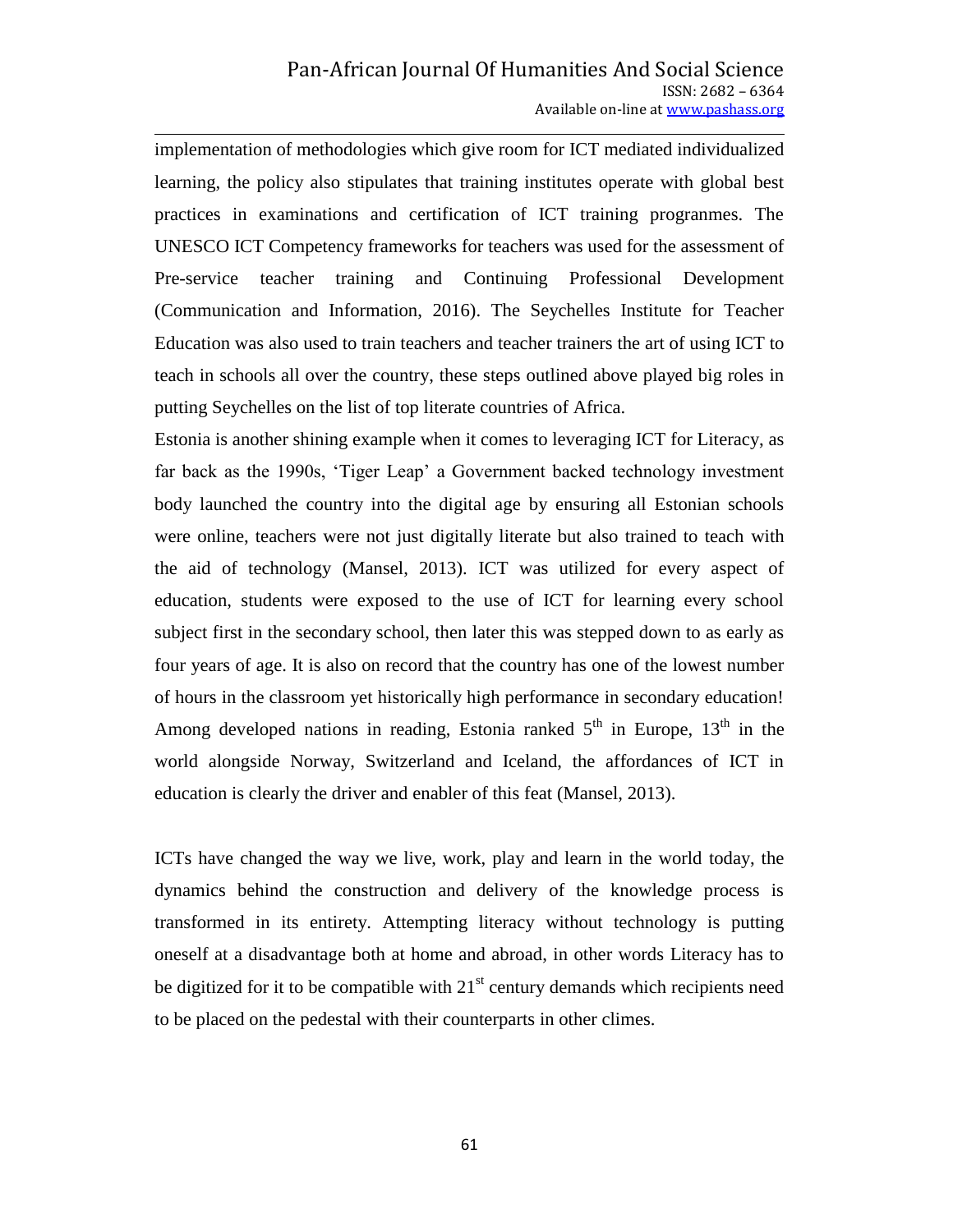#### **Literature Review**

# **Defining Literacy in the 21st Century?**

National Literacy Survey described literacy as the ability to read and write English and one other language with understanding(NBS, 2010). Yet another definition of literacy rate was given by NMEC as the percentage of people from age 15 years upwards who can read and write simple statements (Thisday, 2019). Former United Nations (UN) chief scribe took a different dimension to the subject of Literacy, he saw Literacy as more than the ability to read and write but as a means by which one can transit from misery to hope, the former number one civil servant also considered Literacy an indispensable tool for survival in the contemporary world which we have found ourselves. In line with Anan's thoughts, Literacy is a sure escape route out of the dungeon of poverty and a building block of development for a nation and its citizen. Literacy also represents an essential ingredient and complement without which investments in national infrastructures would amount to nothing. Finally, the former scribe opined that Literacy and Education for everyone, everywhere is no luxury but a basic human right and road to progress and attainment of full potentials (Goodreads Inc., 2019). Scholars have seen Literacy as a subset of Education, it is believed that while Literacy merely supply information for people's consumption, Education does more than that as it enlightens the mind and impacts knowledge. Thakur (2017) was of the veiw that Education can help people live worthy lives, literacy merely aims at teaching the basics just for survival of the individual. The quality of being able to reason and analyze, argue rationally and responsibly, as well as distinguish between right and wrong, good and bad adding that literacy does not empower its recipients with such powers (Thakur, 2017). Education is more focused on the holistic development of the individual in other words Education teaches the right set of values, attitudes as well as soft and life skills.

UNESCO's concept of the subject under review points to any individual who can derive meaning or interpretation, identify or bring up an idea as well as express their thoughts and compute making use of printed and written materials which can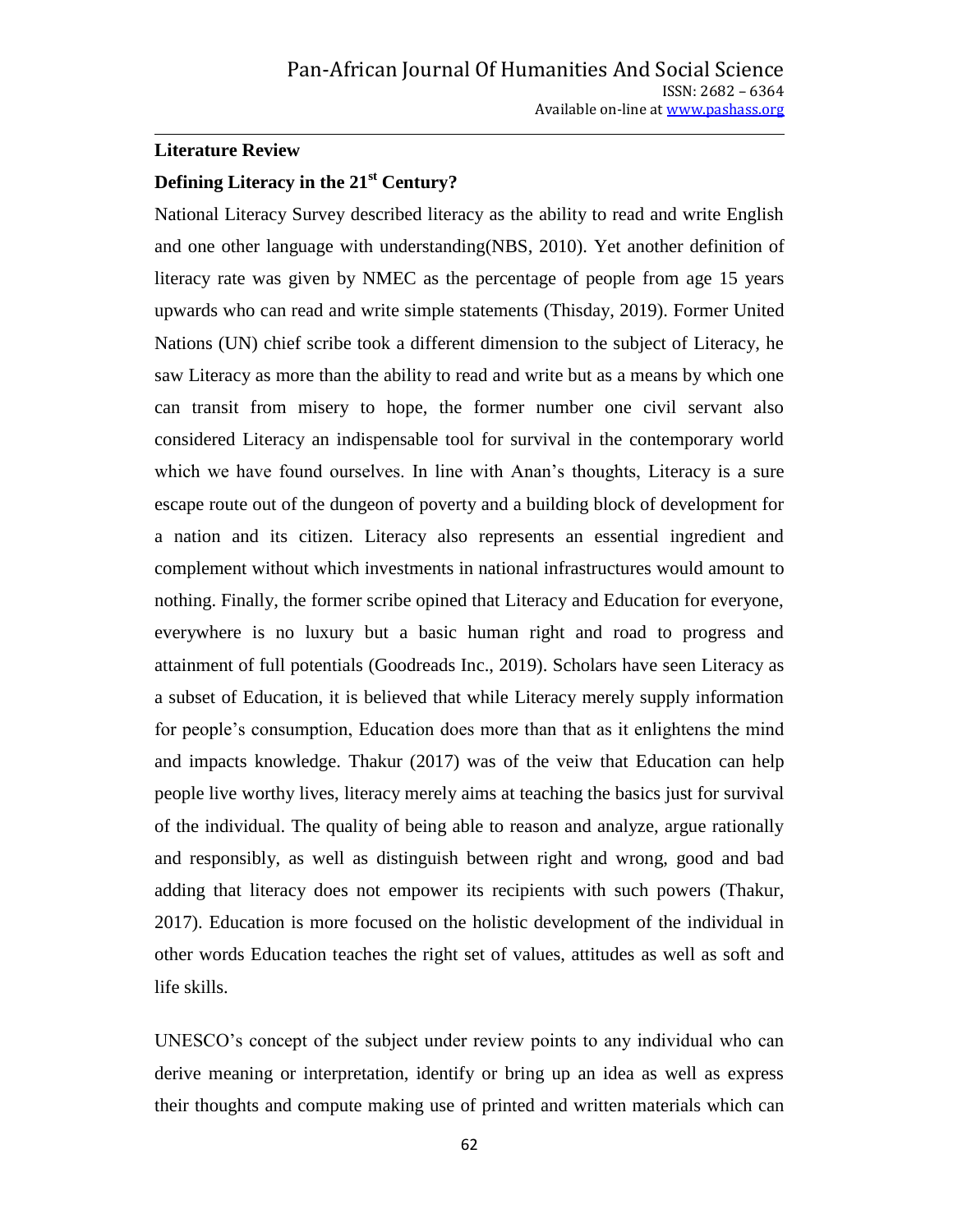be used in different contexts. It is also seen as a continuous activity which flows into each other until an individual becomes a complete man or woman and in position to reason logically, analytically as well as contribute positively to the development of their societies (Montoya, 2018). Literacy has gone beyond the casual idea of just being able to read, write understand and communicate, it encompasses total development of a man into a quality human being who is capable of running his own life, possessing contemporary competencies and achieving his aspirations (Meleisea, 2006; Thakur, 2017).

#### **What is ICT?**

Information and Communication Technologies (ICT) are electronic gadgets used for storage, retrieval, manipulation of data and processing of information (Adomi & Kpangban, 2010). Osakwe 2012; Manitoba, n.d. further considers ICT as electronic devices such as telephones, video, multimedia applications, laptops, digital cameras, video cameras, mobile phones, global positioning systems, electronic whiteboards, computers and the internet which are being used for the information and communication demands of individuals as in literacy process, organizations and professional alike nations etc. The devices mentioned are used to capture sound, video and text for conversion to digital format before they are utilized to communicate meaning. ICT is further seen as a process and method which relies on computer tools to gather, organize, arrange, retrieve, store and uses information. It also comprises of the physical infrastructures (hardware), the programs that makes it possible to do all the operations it does (software) as well as network and other devices which can work with the computer (Olaore, 2014). Perhaps the most comprehensive of all the definitions of ICT is the one given by the FGN (2018) which referred to ICT as the art and science that deals with data and information, it includes equipments like computers which consists of hardware, software and firmware. Also inclusive on the list are processes, methods, practices, procedures, concepts, principles and all that is involved in the process of gathering information,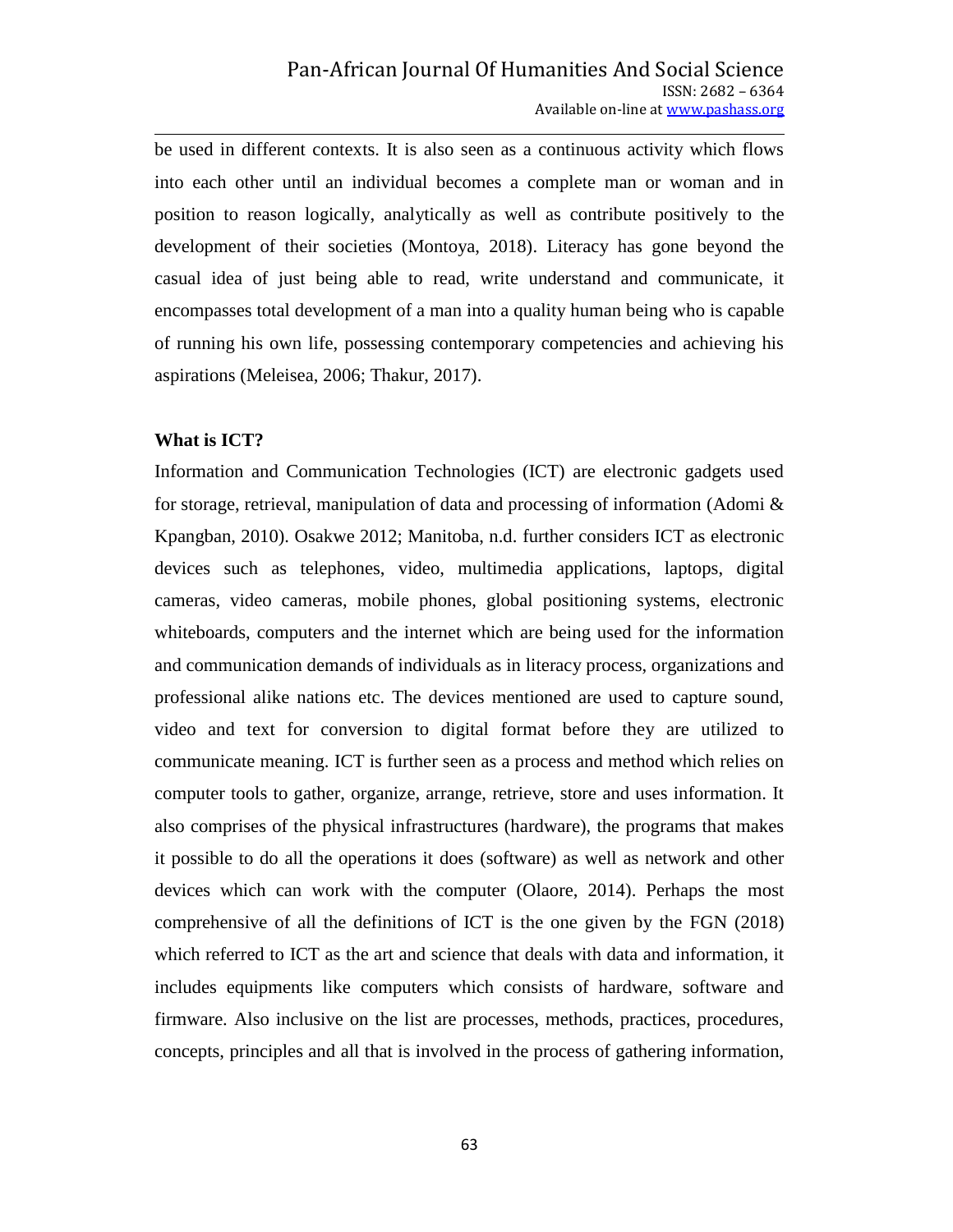processing, presentation, security, interchange, organization, storage, and retrieval of information.

ICT also finds relevance in teacher professional development, so they would be able to make materials sourced from online sources relevant to local needs and consumption. Teachers that are ICT literate and also trained to use ICT for teaching are well suited to stimulate critical and higher order thinking skills, also enable creative and learner centered opportunity for students, this provides students with a better chance to flow with emerging technological changes in the workplace and society at large (UNESCO, 2019).

## **ICT, a Great Facilitator of 21st Century Literacy**

Without gainsaying, ICT has come to stay with literacy and education, it has become a force to be reckoned with in the classroom partly due to its role in injecting life into learning thereby making the knowledge process both engaging and interesting and also because it is a perfect tool for preparing students for what lies ahead of them in the contemporary world. Scholars have agreed that the use of various technological tools in the classroom is not optional neither is it a luxury, quite frankly, people use phones, radio, television etc for various purposes from day to day, why can't literacy be one of such purposes that these ICT devices and others will be used for. (Adomi & Kpangban, 2010; Blackburn-Dwyer, 2016).

Technology is the only reason why a student in Ganye Local Government in Adamawa State, Nigeria and yet attend lectures/meetings/seminal etc. in Brisbane in Australia and even make impute. The same ICT factor makes it possible to go through Universities websites, seek and gain admission or even engage in an online degree courses, graduate and earn a degree without leaving the comfort of your living room. Teaching and learning has become super enriched due to the wealth of educational resources available online on every topic under heaven, In fact, with technology you have all it takes to be whoever you aspire to be. In other words,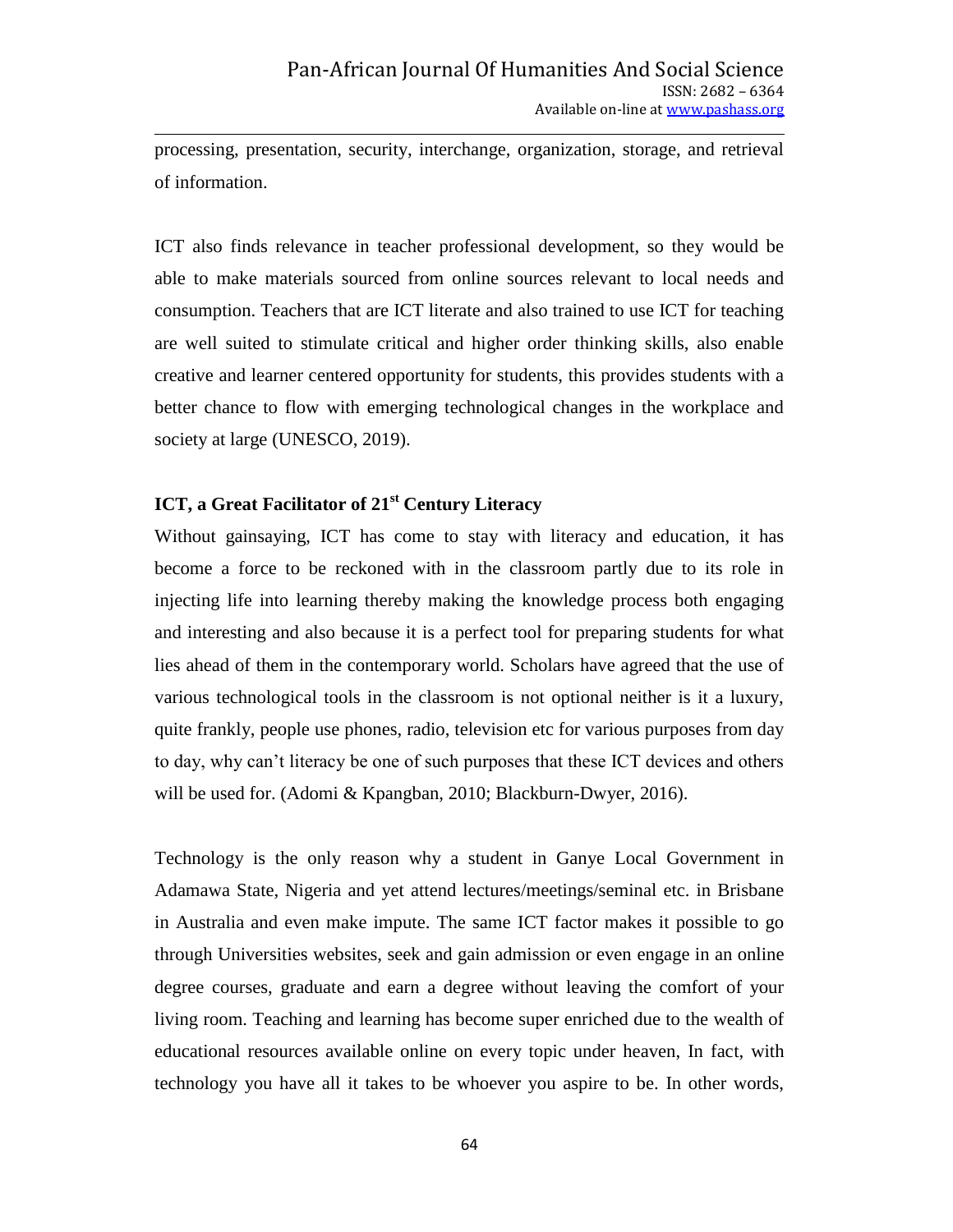with the aid of ICT tools and resources, the knowledge process has suddenly become very easy, lively (no more boring), engaging, interactive, fascinating and more qualitative in every respect. The internet has made available huge amount of resources through websites, OERs, blogs, MOOCs etc as such it is now knowledge for the asking, educational researches are also less tasking and costs less in this digital dispensation compared with the period where a researcher has to travel the length and breath of the country seeking materials to enrich his/her research.

#### **Levels of Technology Application in the Classroom**

Technological tools generally reinforce learning but it is noteworthy that these tools have different potentials and as such should be used in accordance to the intended learning outcomes. Haddad and Draxler described five levels of technology use in the classroom, these includes: Presentation, Demonstration, Drill and Practice, Interaction, Collaboration (Wikibooks, 2019). There are specific ICT tools that are best suited for each levels mentioned earlier, these are indicated below:

| S/N                      | Level of Uses    | <b>ICT Tools</b>                                                                                                                                                                                    |
|--------------------------|------------------|-----------------------------------------------------------------------------------------------------------------------------------------------------------------------------------------------------|
| 1                        | Presentation     | Audio, Video, Cassettes, Radio, Television, Computer<br>and Internet, Overhead Projectors, Smart Boards and<br>Tables, Audio Enhancement, Micro Skype (Blackburn-<br>Dwyer, 2016; Wikibooks, 2019): |
| 2                        | Demonstration    | Audio, Video, Cassettes, Radio, Television, Computer<br>and Internet, Digital textbooks/E reader, Audio<br>Enhancement (Blackburn-Dwyer, 2016; Wikibooks,<br>2019)                                  |
| $\mathcal{R}$            | Drill & Practice | Audio, Cassettes, Radio, Television, Computer and<br>Internet Podcasts, Laptops, Tablets, Phones, Audio<br>Enhancement (Blackburn-Dwyer, 2016; Wikibooks,<br>2019)                                  |
| $\overline{4}$           | Interaction      | Internet, Networked Computers, Laptops,<br>Tablets,<br>Phones, (Blackburn-Dwyer, 2016; Wikibooks, 2019)                                                                                             |
| $\overline{\mathcal{L}}$ | Collaboration    | Internet, Networked Computers, Laptops, Tablets,<br>Phones, (Blackburn-Dwyer, 2016; Wikibooks, 2019).                                                                                               |

**Table 2: Depicting some ICT tools and their respective levels of uses for Literacy**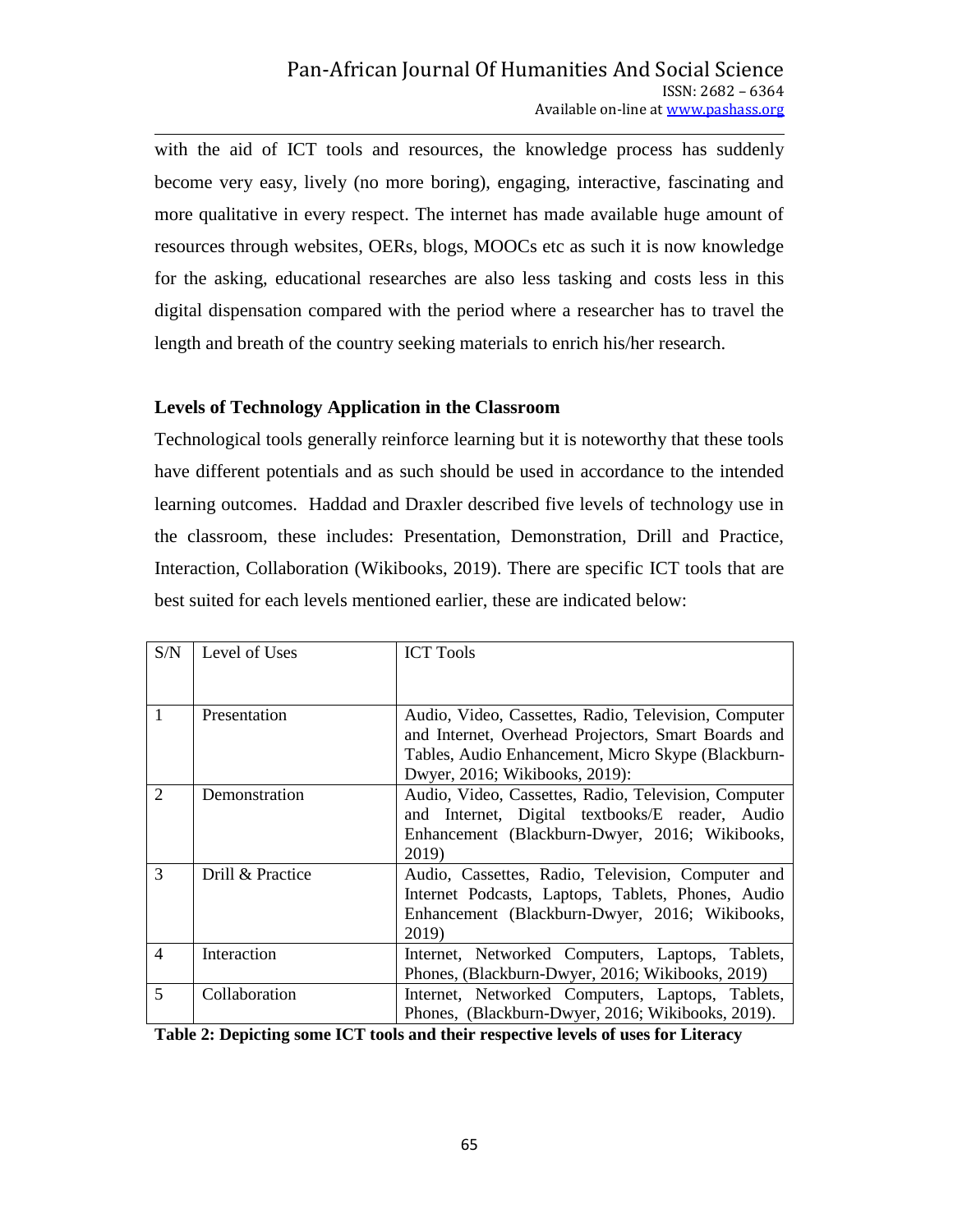#### **Way Forward**

**One Laptop Per Child (OLPC):** This initiative which is also called 1:1 technology per child programme relates to every learner having assess to one laptop/computer/tablet to work with at a particular point in time so as to encourage individualized learning which supports each student studying at his/her own rate, terms, level, path, way and style. This way comprehension is guaranteed since both fast and slow learners are accommodated.

#### **BYOD**

In reality, 1:1 technology per child concept though ideal is always a tall order even in advanced countries of the world, talk less developing economy like ours. The economic realities on ground in Nigeria today does not call for any investment of that magnitude, yet ICT enabled education is the way to go. How do we get to where we want from where we are presently? This is where BYOD, an acronym for Bring Your Own Device has become necessary. (Shotayo, 2019) recommended the Bring Your Own Devices (BYOD) strategy in Nigerian schools, BYOD is a terminology commonly used in workplaces and schools, it refers to the idea of encouraging staff and students to bring personally owned devices such as laptops, tablets, and smart phones to their workplaces or schools respectively and connect to the organization or school's internet platform to work or learn. (Rouse, 2018; Stavert, 2013; Lawrence, 2018; Janssen & Phillipson, 2015; Jonathan & Misra, 2016; Shotayo, 2019). It is a way of increasing student's access to technology with a view to boosting the teaching and learning process without the Government having to bear the huge cost of purchasing a device for each student.

#### **Teachers Professional Development**

Teachers need specific training to use ICT for teaching, learning and assessments, this has to be achieved for them to encourage their students to utilize collaborative skills as well as individualized learning, the new order in Literacy and Education. However, it need be said that the type of training being referred to here cannot be a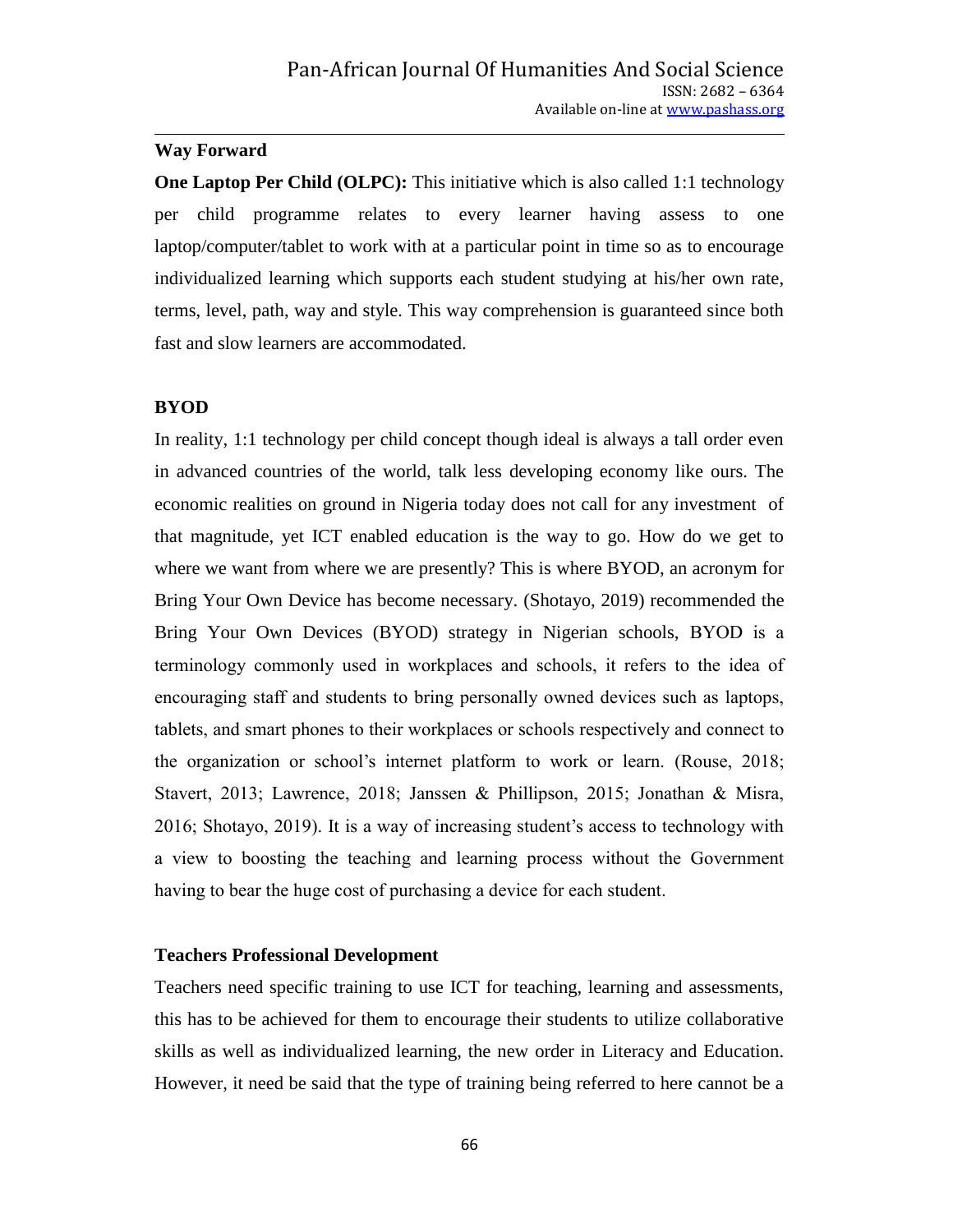one-off thing, there must be training and re-training of all teachers so that the goal of digitizing education can be realizable.

#### **Provision of Funds for integration of technology in school**

Infusing ICT into teaching and learning is not cheap, technological devices are quite expensive and would require a huge good chunk of money if application of ICTs in schools is to be achievable. UNESCO recommended a minimum of 15-20% of each country's budget is to be invested in the Education sector for the smooth running and take off of ICT integration in Literacy (Ameh & Aluko, 2019).

### **Commitment to ICT in Education Policy**

It is important the Federal Government of Nigeria demonstrates commitment to the execution of every segment of the National Policy on ICT in Education rather than paying lip service to it. Although, the Government has been doing a lot in this respect but much more needs to be done to insert Nigeria on the list of the first ten literate countries in Africa.

#### **Conclusion**

The world that we live in is becoming more and more interconnected and interdependent by the day, little wonder it is often referred to as a 'Global Village'. The type of Literacy that can make a difference at a time such as this has to be technology-furthered, although infusion of ICT in Education is an expensive venture but it is worth it, UNESCO has recommended that 15-20% of each country's annual budget be devoted to education for maximum impact (Ameh & Aluko, 2019). If this is adhered to, Nigeria will be able to fully integrate ICT into Literacy since ICT enabled- Literacy is the way to go.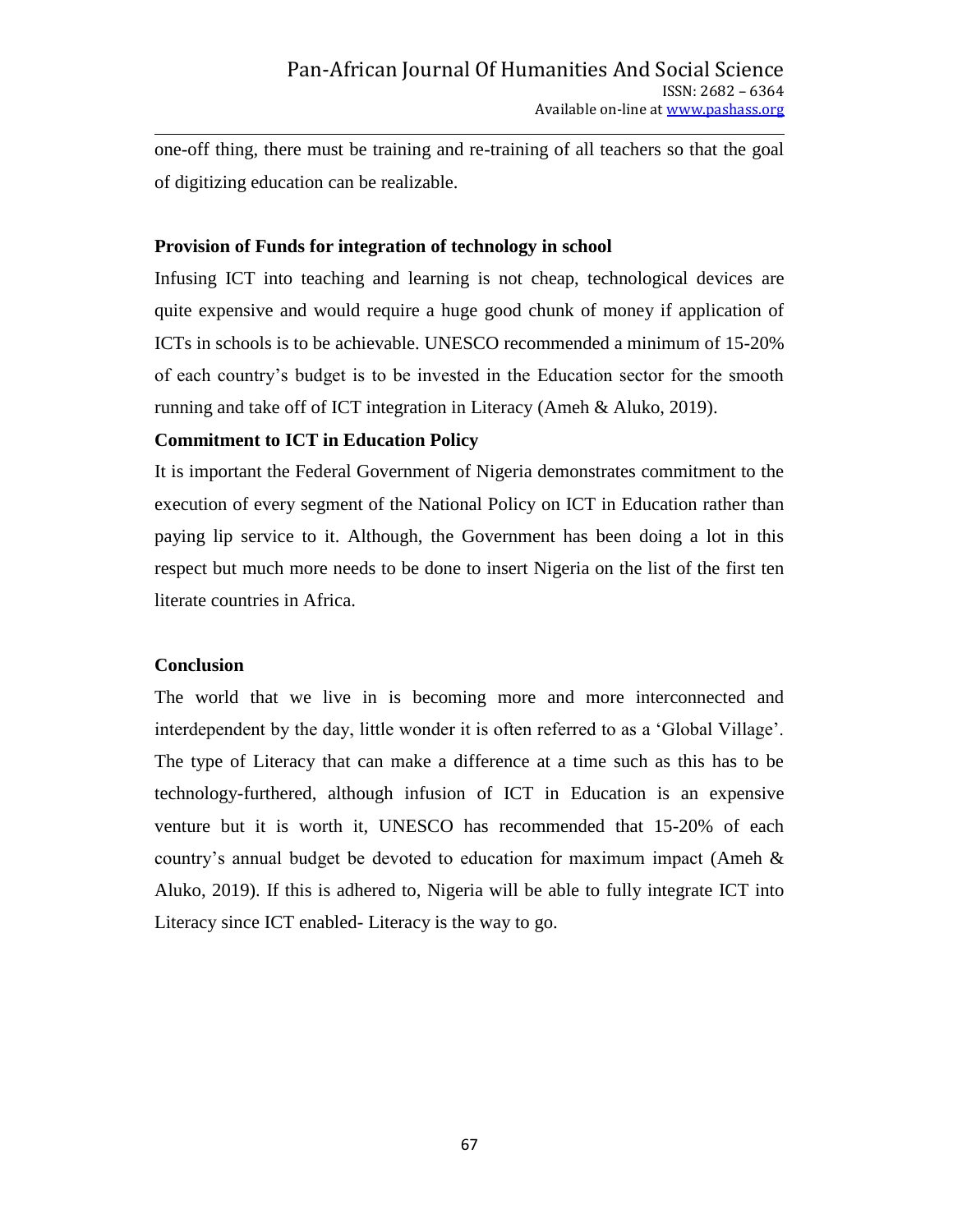#### **References**

- Adedigba, A. (2017, November 23). *60 Million Nigerians are illiterates*. Retrieved August 272019, from Premium times: [https://www.premiumtimesng.com/news/more-news/250397-60-million](https://www.premiumtimesng.com/news/more-news/250397-60-million-nigerians-are-illiterates-minister.html)[nigerians-are-illiterates-minister.html](https://www.premiumtimesng.com/news/more-news/250397-60-million-nigerians-are-illiterates-minister.html)
- Adedigba, A. (2018, October 4). *igeria now has 13.2 million 'Out of School Children"*. Retrieved August 30, 2019, from Premium times: https://www.premiumtimesng.com/news/top-news/288344-nigeria-now-has-13-2-million-out-of-school-children-ubec.html
- Adomi, E., & Kpangban, E. (2010, March 29). Application of ICTs in Nigerian Secondary Schools. *Library Philosophy and Practice E-Journal* , 345.
- Ameh, J., & Aluko, O. (2019, January 4). *2019 Budget: Education gets 620..5 bn against UNESCO's advice*. Retrieved September 3, 2019, from Punch: https://punchng.com/2019-budget-education-gets-n620-5bn-against-unescosadvice/
- Blackburn-Dwyer, B. (2016, August 4). *8 Hightech gadgets that are making classrooms smarter*. Retrieved Sept 2, 2019, from Global citizen: https://www.globalcitizen.org/en/content/8-high-tech-gadgets-that-aremaking-classrooms-sma/
- Goodreads Inc. (2019). *Kofi Annan Quotable Quotes*. Retrieved September 1, 2019, from Goodreads Inc.: [https://www.goodreads.com/quotes/113611-literacy-is](https://www.goodreads.com/quotes/113611-literacy-is-a-bridge-from-misery-to-)[a-bridge-from-misery-to-h](https://www.goodreads.com/quotes/113611-literacy-is-a-bridge-from-misery-to-)ope-it-is
- Manitoba. (n.d.). *Literacy with ICT across the curriculum*. Retrieved August 30, 2019, from Manitoba Education and Training: https://www.edu.gov.mb.ca/k12/tech/lict/teachers/continuum.html
- Mansel, T. (2013, May 16). *How Estonia became E-stonia*. Retrieved September 5, 2017, from BCC News: https://www.bbc.com/news/business-22317297
- Meleisea, E. (2006, January). *Using ICT to Develop Literacy*. Retrieved August 29, 2019, from from ResearchGate: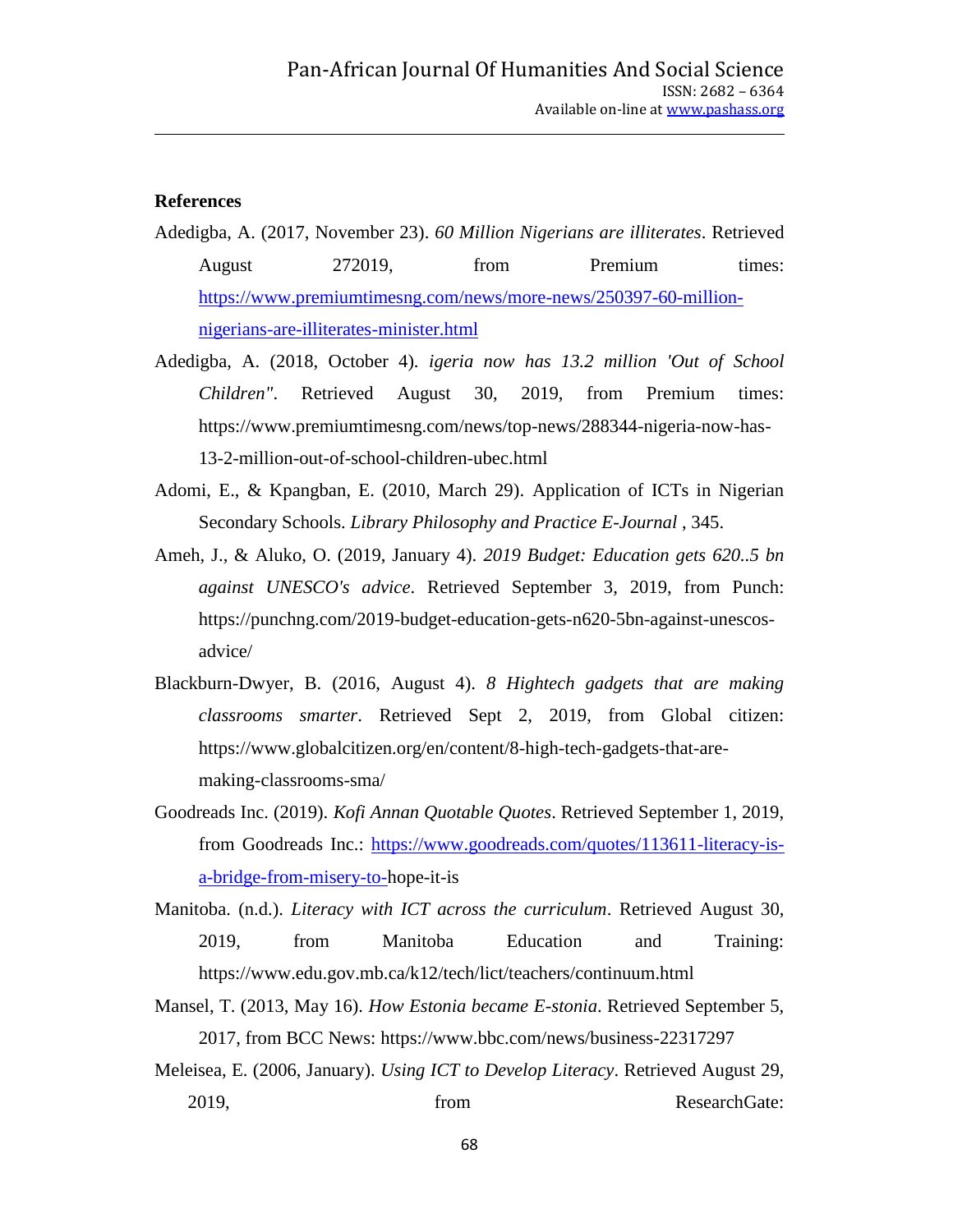https://www.researchgate.net/publication/234595517\_Using\_ICT\_to\_Develop\_ Literacy

- Montoya, S. (2018, October 18). *Defining Literacy: UNESCO*. Retrieved August 30, 2019, from UNESCO: http://gaml.uis.unesco.org/wpcontent/uploads/sites/2/2018/12/4.6.1\_07\_4.6-defining-literacy.pdf
- NBS. (2010, June). *National Literacy Survey*. Retrieved August 30, 2019, from NBS: www.nigerianstat.gov.ng
- Olaore, I. (2014). Impacts (Positive and Negative) of ICT in Education in Nigeria. *IISTE, 4* (23), 154-156.
- Pariona, A. (2017, August 1). *The 10 most literate countries of Africa*. (World Atlas) Retrieved August 29, 2019, from World Atlas: https://www.worldatlas.com/articles/the-10-most-literate-countries-ofafrica.html
- Shotayo, E. (2019). Bring Your Own Device (BYOD): Tackling Barriers to full ICT integration in Nigeria senior secondary school system. *AAUA Journal of Science and Technologu Education, 2* (2), 86=93.
- Thakur, M. (2017, January 4). *Difference between Literacy and Education*. (LinkedIn, Producer) Retrieved August 29, 2019, from LinkedIn: https://www.linkedin.com/pulse/difference-between-literacy-educationmanjula-thakur
- Thisday. (2019, April 12). *The growing illiteracy in Nigeria*. Retrieved August 27, 2019, from Thisdaylive.com: https://www.thisdaylive.com/index.php/2019/04/12/the-growing-illiteracy-innigeria/
- UNESCO. (2016, April 4). *Communication and Information*. Retrieved September 4, 2019, from UNESCO: http://www.unesco.org/new/en/communication-andinformation/resources/news-and-in-focus-articles/all-

news/news/the\_seychelles\_to\_establish\_a\_diploma\_in\_education\_ict\_based/

UNESCO. (2019, August 14). *ICT in Education*. Retrieved August 31, 2019, from UNESCO: https://learningportal.iiep.unesco.org/en/issue-briefs/improve